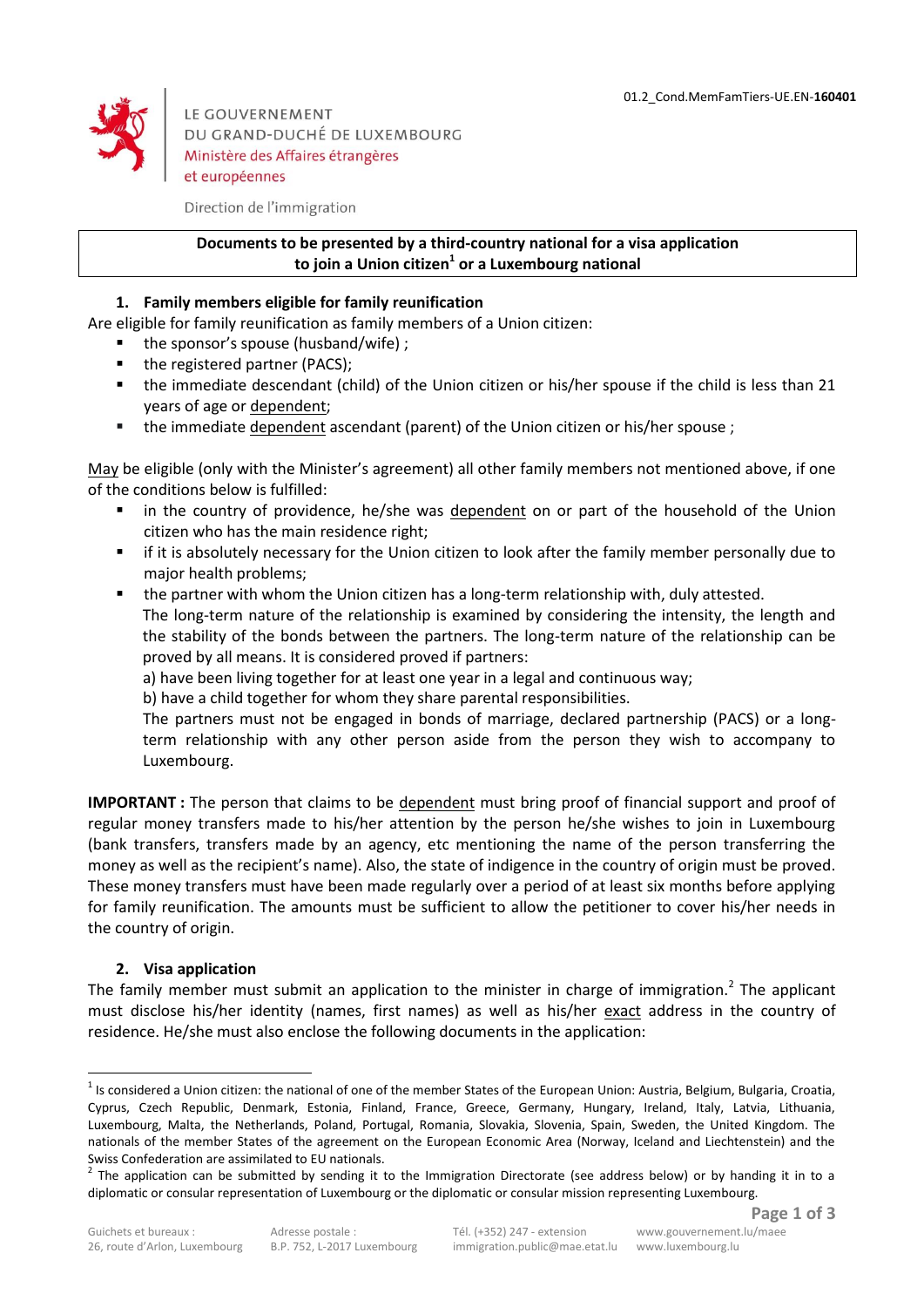- In case the third country national is the spouse or registered partner of the Union citizen:
	- o a certified copy of the spouse/partner's passport, in its entirety, valid for at least another six months;
	- o a birth certificate of the spouse/partner ;
	- $\circ$  an extract of the marriage certificate / a copy of the registered partnership;
	- $\circ$  a copy of the registration certificate ("attestation d'enregistrement") of the Union citizen joined/accompanied.
- In case the third-country national is the child of the Union citizen or his/her spouse/registered partner :
	- $\circ$  a certified copy of the child's passport, in its entirety, valid for at least another six months;
	- $\circ$  a birth certificate of the child :
	- $\circ$  in case the child is over 21 years of age: proof that the child is dependent on the sponsor (e.g. proof of material support, proof of school enrollment) ;
	- o in case of divorce (for minors only):
		- the judgment conferring the custody of the minor child to the parent living in Luxembourg and
		- if the other party has a visitation right: the notarial authorisation of the parental party living abroad to prove this party's agreement that the minor child is allowed to reside in Luxembourg ;
	- $\circ$  in case of joint custody (for minors only): the notarial authorisation of the parental party living abroad to prove this party's agreement that the minor child is allowed to reside in Luxembourg;
	- o a copy of the registration certificate ("attestation d'enregistrement") of the Union citizen joined/accompanied.
- In case the third-country national is the ascendant (parent) of the Union citizen or his/her spouse/registered partner:
	- $\circ$  a certified copy of the ascendant's passport, in its entirety, valid for at least another six months;
	- o a birth certificate of the ascendant ;
	- $\circ$  a document attesting the family relationship with the sponsor (e.g. a birth certificate of the sponsor or the sponsor's spouse/partner, a family book)
	- o an extract of the civil status of the ascendant ;
	- $\circ$  proof that the ascendant is dependent on the sponsor (e.g. proof of material support);
	- o a copy of the registration certificate ("attestation d'enregistrement") of the Union citizen joined/accompanied.
- In case the third country national is the partner with whom the EU national is having a long-term relationship:
	- $\circ$  a certified copy of the partner's passport, in its entirety, valid for at least another six months ;
	- o a birth certificate of the partner;
	- $\circ$  a copy of the registration certificate ("attestation d'enregistrement") of the Union citizen joined/accompanied;
	- $\circ$  proof that neither of the two partners is bound by marriage, registered partnership or long-term relationship to another person (e.g. a certificate of civil status; certificate of family composition and/or a residence certificate issued by the last country of residence);
	- o proof of the long-term nature of the relationship, which means:
		- in case of a common child: proof that the two partners ensure the parental responsibilities for the child together (birth certificate of the child; proof that the partner makes financial contributions to the costs of the child; if applicable, a residence certificate and/or certificate of family composition issued by the last country of residence); or
		- in case of cohabitation: proof that the partners lived together (legal stay) during an uninterrupted period of at least one year before the submission of the request (residence certificate and/or certificate of family composition issued by the authorities of the country of common residence); proof of legal stay of the partners in the country of residence (residence permit issued by the country of residence); or
		- in all other cases: proof of the long-term nature of the relationship by all means.